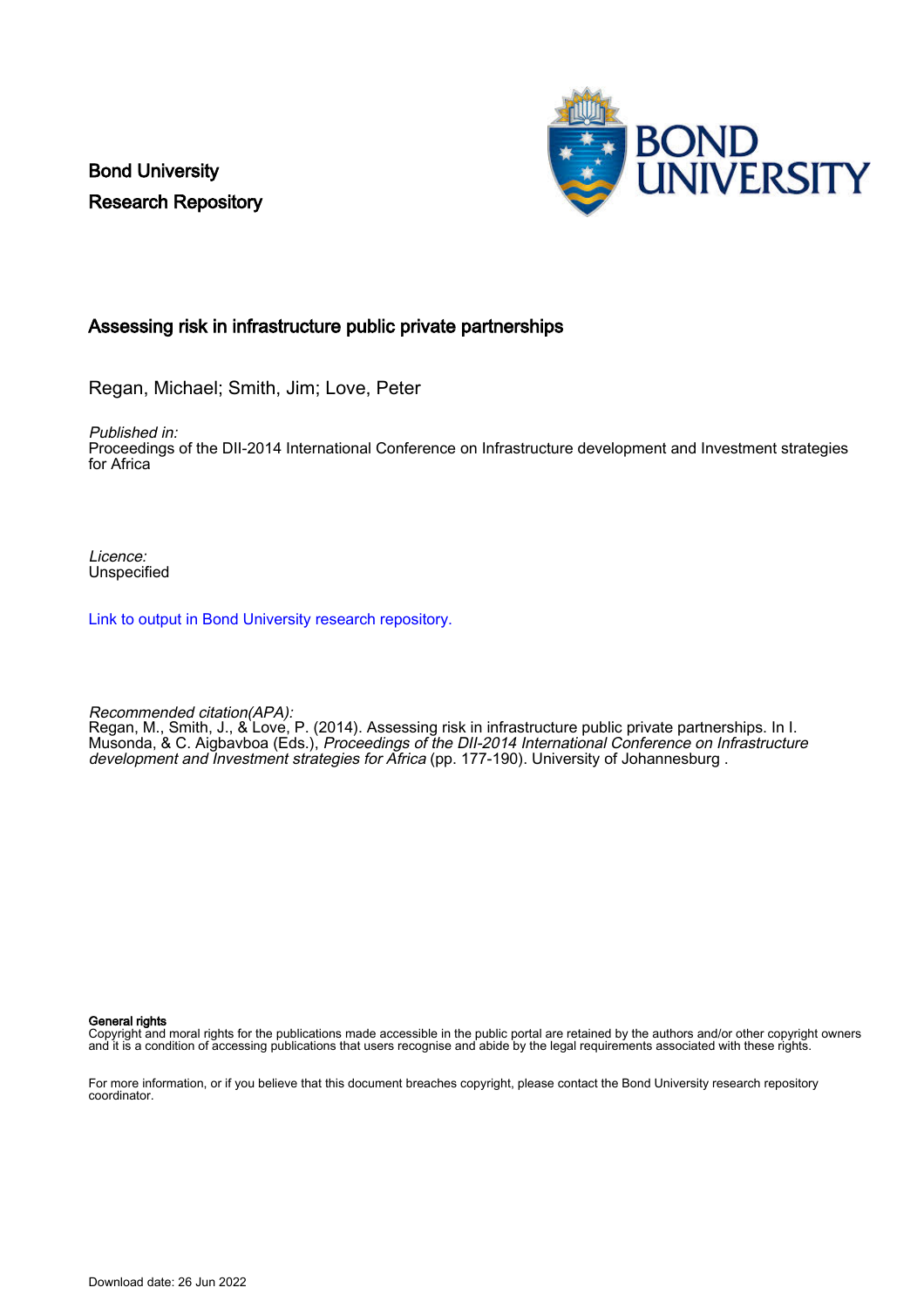# **DII-2014-011**

# **ASSESSING RISK IN INFRASTRUCTURE PUBLIC PRIVATE PARTNERSHIPS**

# Michael Regan<sup>1</sup>, Jim Smith<sup>2</sup>, and Peter Love<sup>3</sup>

#### **Abstract**

Public private partnerships are a method for the delivery of social and economic infrastructure services in over 80 countries worldwide. PPPs are a contractual arrangement between public and private entities through which the skills, assets and/or financial resources of both sectors are allocated in such a manner that provides optimal service delivery and good value to society. Central to the operation of public private partnerships is the systematic evaluation of the procurement options available to government, an output specification to encourage private design, risk transfer, construction and operational innovation, the detailed analysis of projects over their operational life-cycle, a rigorous and competitive bid process, and the selection of proposals that deliver value for money.

Value for money is enhanced with other features of the procurement process. These include the selection of projects for PPP delivery that offer scope for risk transfer, the preparation of an output specification that creates an incentive framework for sustainable service delivery to requirements, governance and approval arrangements, the pre-qualification of contractors, and a competitive bid process. Value for money principles enable governments to derive more from their public private partnership programs. This paper reviews risk in PPP procurement arrangements and considers how it is integrated into a value for money analysis. International experience of assessing and managing risk in PPP projects is presented to illustrate the dimensions of risk evaluation in various types of projects.

**Keywords:** risk, public private partnerships, value for money.

**\_\_\_\_\_\_\_\_\_\_\_\_\_\_\_\_\_\_\_\_\_\_\_\_\_\_\_\_**

<sup>&</sup>lt;sup>1</sup> Professor of Infrastructure Management; School of Sustainable Development & Architecture, Bond University, Gold Coast, Queensland 4229, Australia; E-mail: mregan@bond.edu.au <br><sup>2</sup> Professor of Urban Development; School of Sustainable Development & Architecture, Bond University, Gold

Coast, Queensland 4229, Australia; E-mail: jismith@bond.edu.au

<sup>&</sup>lt;sup>3</sup> Distinguished Professor; School of Civil and Mechanical Engineering, Curtin University, GPO Box U1987, Perth, WA 6845, Australia: Email – p.love@curtin.edu.au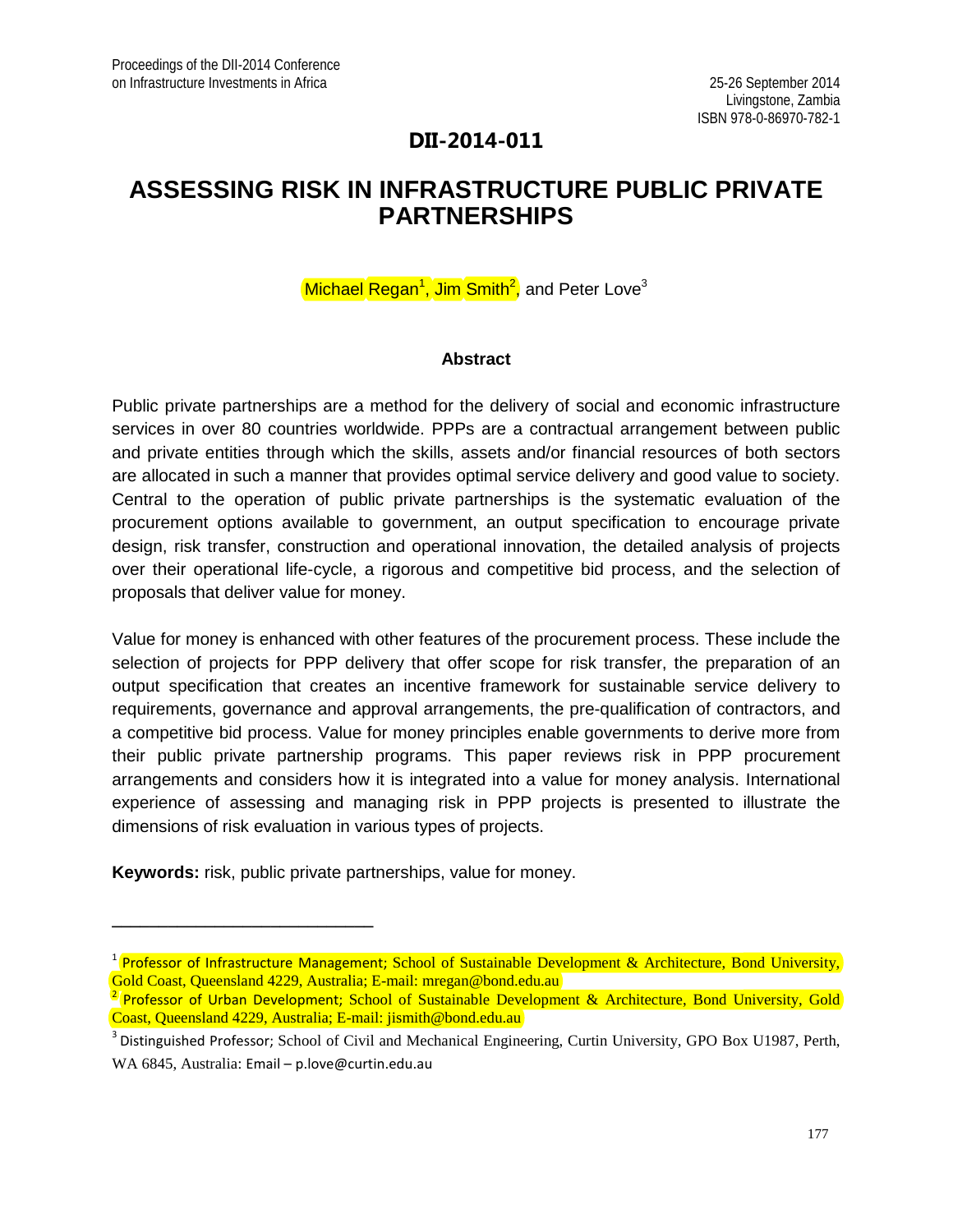#### **1.0 Introduction**

First introduced as part of the Private Finance Initiative in the United Kingdom in the 1990s, public private partnerships (PPPs) have come into wider use around the world as an important method for government procurement of economic and social infrastructure services. In contemporary practice, the PPP is a specialised form of procurement that changes the role of government from owner and manager of infrastructure assets to a buyer of infrastructure services. PPPs are a method of public procurement that employs a combination of private sector capital and management to deliver infrastructure services to, or on behalf of, government (Regan 2010). To determine which procurement method is best for government, a comparison of the procurement options is undertaken in the early stages of the procurement process.

Value for Money (VfM) enables government to measure two key dimensions of infrastructure procurement. First, it requires government to undertake a detailed *ex ante* quantitative evaluation of a project over its life cycle in order to compare and select the best procurement option. Second, with adjustment for risk and competitive neutrality, it provides a means of comparing the most efficient procurement mechanism available to government with proposals received from contractors in a competitive bid process. In this second application, VfM will also take into account the qualitative dimensions of a proposal thereby equipping government with the information to make an informed selection of the bid that best meets the service requirement contained in the specification, and offers the best financial return.

There are two important drivers of VfM in PPP contracts. First, the transfer of project and service delivery risks from government to the contractor. This may include risks associated with construction time and cost, life cycle costing, operations, finance, connectivity to support networks, industrial relations and environmental management. These risks are transferred when the contractor is in a better position to manage the risk at lower cost than government. Second, a competitive bid market also drives VfM because contractors compete on the basis of time and price, their experience and efficiency, track record, the innovation that they bring to the construction and operational tasks, and the added value that they can bring to the service delivery objectives of government.

#### **2.0 Risk in the Public Sector Comparator (PSC)**

The Public Sector Comparator (PSC) is an estimate of the risk-adjusted, whole-of-life cost of the project if delivered by the State. The PSC is developed according to the same output specifications included in the Project Brief and assumes the most likely and efficient form of conventional (i.e. non-PPP) delivery by the state.

The PSC is expressed in terms of the net present cost to the State, calculated using discounted cash flow analysis and seeks to take full account of the costs and risks of that method of procurement. The PSC includes amounts to cover the design and construction costs and the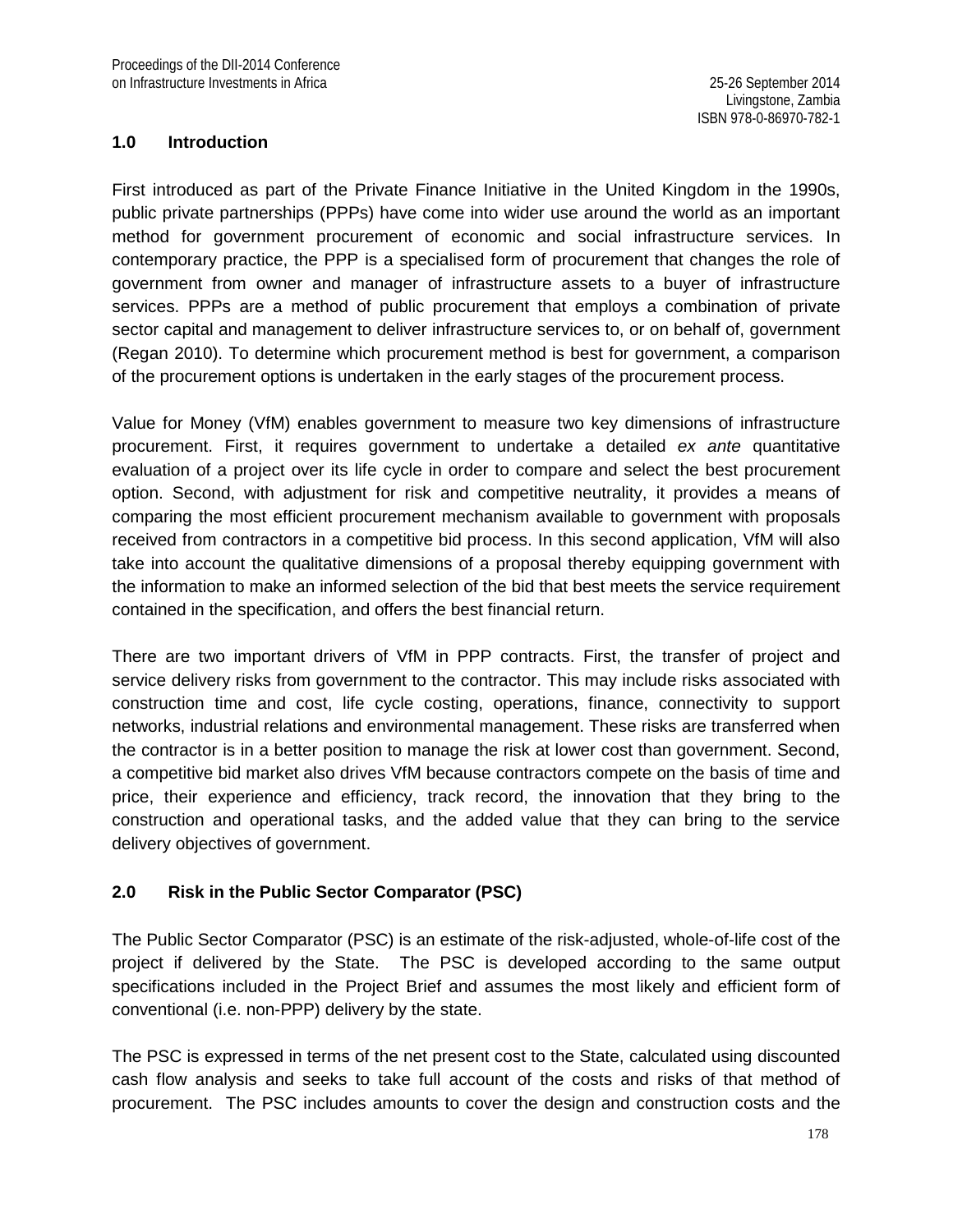maintenance, operation and facilities management costs during the Project Term. The PSC plays an important role in the evaluation of proposals and the assessment of VfM. However, its accuracy depends on the assumptions used to establish costs, and to identify, measure and price risk. The PSC should be robust and consistent with the project scope issued to bidders (KPMG, 2011: p. 2). The elements of the PSC are the "base" or "raw" PSC, which is a costing of the asset or services under government ownership and management, an adjustment for competitive neutrality, the value of risk transferred to the contractor, the risk retained by government, and the discount rate. These are shown in Figure 1.



### **Figure 1 Composition of the Public Sector Comparator**

### **2.1 Elements of Public Sector Comparator**

The base PSC provides a costing for delivery of the project as a traditional procurement owned and operated by the government, including capital and life cycle costs and delivering services over the same period as the proposed term of the PPP and to the standard of service as defined in the output specification. The base PSC also includes the following elements in addition to the risk elements noted above:

- An output specification and scope of works;
- All capital and operating costs associated with building, owning, maintaining and delivering the services to the standard required in the specification;
- The application of discounted cash flow methodology at the recommended discount rate;
- Adjustments that reflect income from third parties.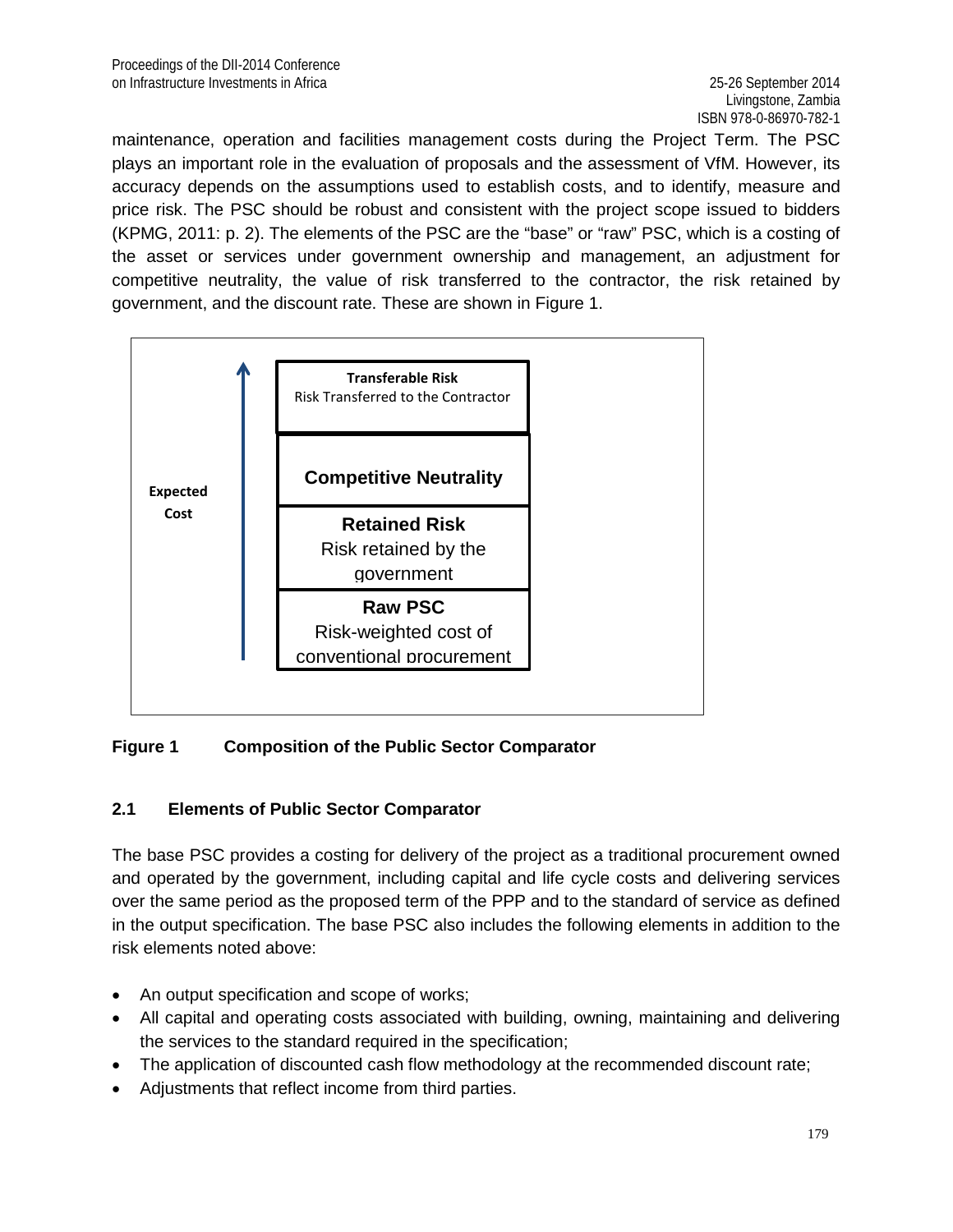The costs included in the base PSC are land and development costs, professional fees for design and development approvals, building materials, the cost of professional advisers, plant and equipment, and raw materials. For the operating period, the costs will include employee wages and salaries, consumables, direct management costs and insurance, plant and equipment, rates and taxes. The base case PSC is not generally distributed to bidders although some policies recommend the agency distribute the base case as a guide to bidders in the request for proposal stage (for example, Partnerships Victoria, 2003: p. 9).

#### **2.2 Competitive Neutrality**

In a competitive market, government holds a number of advantages when bidding against private firms. Competitive neutrality is an adjustment that removes the net competitive advantage that accrues to a government business because of its public ownership. It is designed to recognise material advantage (and disadvantage) that government may hold in comparisons with non-government institutions, such as an exemption from stamp duties, income and payroll taxes, and the management costs of corporate and other services that government may not explicitly recognise such as accounting, human resources and administrative services. The purpose of this adjustment is to ensure elimination of competitive advantage in a like-for-like comparison of the two estimates.

#### **2.2.1 Transferable Risk**

The optimal allocation of risk is a key objective of PPP policy and maximising VfM. The decision to allocate risk to the contractor depends on whether the bidder is best able to manage the risk at least cost. This involves an optimal rather than maximum transfer of risk and requires assessment of the contractor's risk appetite and capacity to mitigate and manage risk determined on a case-by-case basis. Transferring risk that the contractor does not have the capacity to manage may result in excessive risk premiums being factored into the availability payment that contractors will charge government, and diminishing VfM in the process.

### **2.2.2 Retained Risk**

This refers to risk retained by government and generally relates to the output specification and the core services delivered by government. For example, in a PPP project for a regional hospital, it refers to risks associated with the delivery of medical services, the selection and training of medical staff and the optimal utilisation of hospital facilities. Retained risk may also take into account the cost of insuring assets and operational risks, such as public liability risk premiums. Figure 2 shows the components of risk in the PSC and how the bids are managed to include the risk components.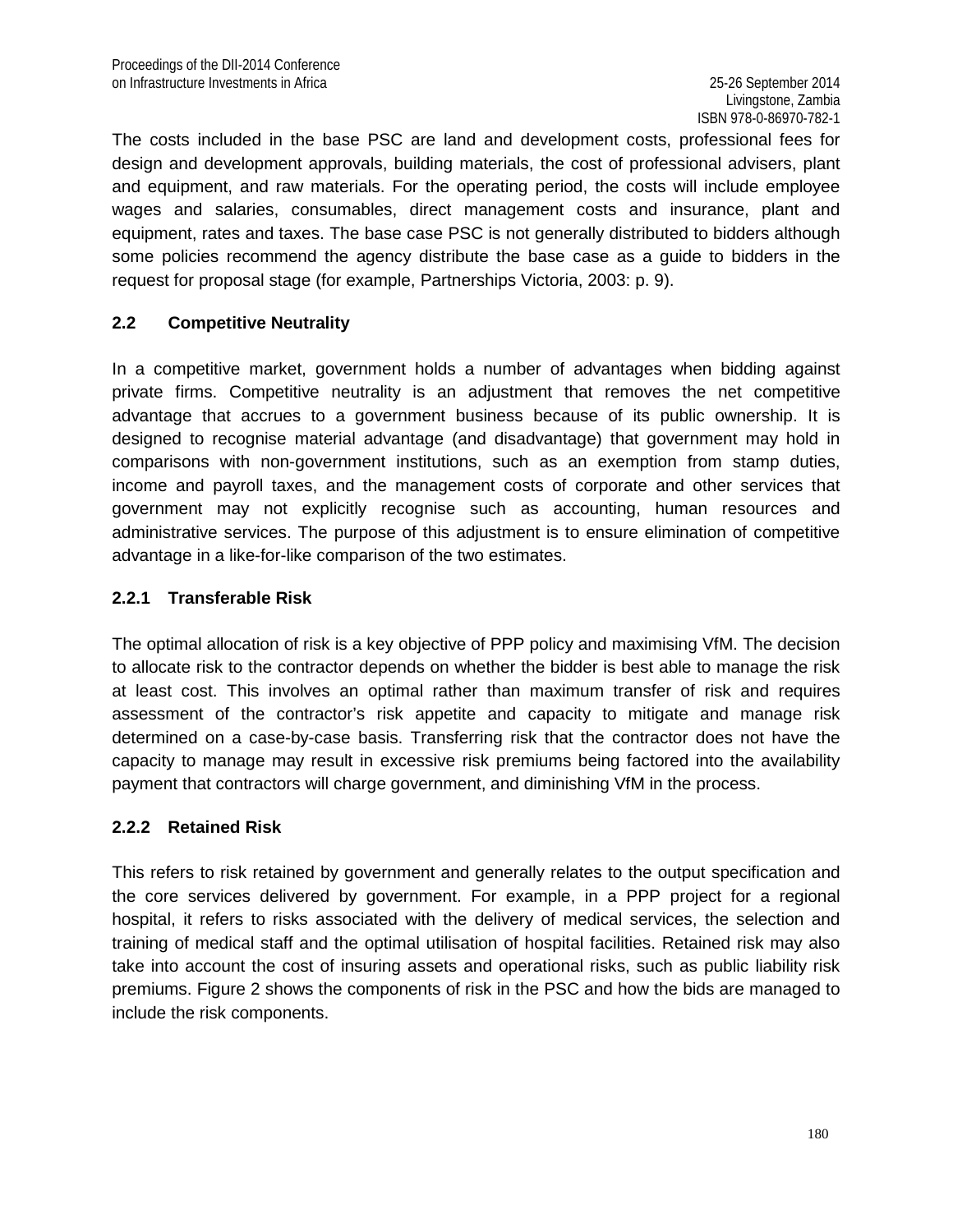| \$ |             | Source: Regan, 2009.<br>Transferred                 |  | VfM                                                  | Adjustment<br>for lower risk<br>acceptance |                                                                                            |  |
|----|-------------|-----------------------------------------------------|--|------------------------------------------------------|--------------------------------------------|--------------------------------------------------------------------------------------------|--|
|    | <b>Risk</b> | Competitive<br><b>Neutrality</b><br><b>Base PSC</b> |  | <b>Net Present</b><br>Cost of<br>Service<br>Payments |                                            | <b>Net Present</b><br>Cost of<br>Service<br>Payments or<br><b>Revenue</b><br><b>Stream</b> |  |
|    |             | <b>Public Sector</b><br>Comparator                  |  | Winning<br><b>Bidder</b>                             |                                            | Under-bidder                                                                               |  |

### **Figure 2 - Public Sector Comparator**

### **2.3 The Discount Rate**

The forecasting of future revenue and costs for the PSC or a shadow bid is based on standard investment principles and discounted cash flow (DCF) methodology. The DCF requires a cash flow forecast, underlying assumptions, initial and residual capital values and a discount rate. The selection of a discount rate for government investment is one of the more contentious areas of public economics and is essentially a government policy decision. Discount rates may be calculated using one of several methods: social time preference (a value calculated for the price the community will pay to defer immediate consumption), social opportunity cost (the marginal return on investment from alternative state investment opportunities), or a nominated proxy for both methods being the marginal cost of state debt (Harrison, 2010). Governments generally simplify this process by prescribing the discount rate to be used for public infrastructure investment from time to time.

In OECD countries, the discount rate is generally the marginal cost of government debt, the socalled risk free rate of the country (HM Treasury, 2011). In other jurisdictions, the discount rate may include an adjustment for unsystematic risk, which refers to risks associated with the subjective circumstances of the project under consideration, such as supply chain or market demand risk. In sub-national jurisdictions, the discount rate may also be adjusted for systematic risk, which cannot be eliminated by diversification and affects all investment activity within the jurisdiction, such as political and fiscal risks (Partnerships Victoria, 2003).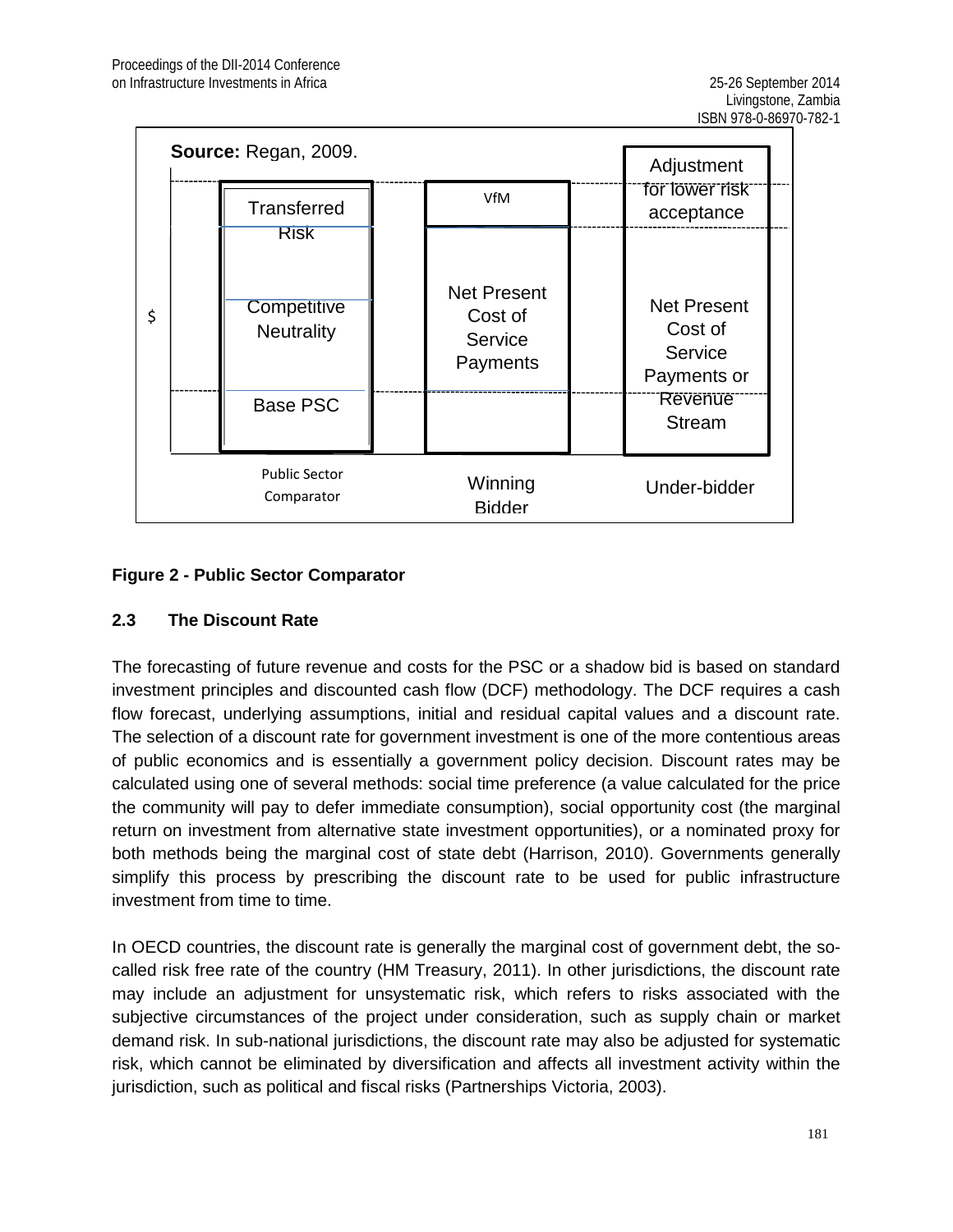In non-OECD countries, Treasury will generally issue policy directives for agency application of investment discount rates. In most countries, this rate is the marginal cost of state debt.

#### **3.0 Qualitative Analysis**

The qualitative elements of contractor bids may be taken into account when determining VfM with PPPs. Typically; these are matters that bring benefits to government, such as unique construction technologies, innovation in construction or early completion for accelerated service delivery. The qualitative attributes of a contractor proposal that contribute to VfM may be complex and difficult to identify and specify in advance. The benefits to government are not always similar for different types of projects. The things that deliver qualitative performance include early completion of assets and early delivery of services, innovation in design and construction methods and materials, better service outcomes, improved capital productivity, third party revenue, and the expertise and capacity of the contractor to meet service delivery requirements over the life of the project. There are many additional factors that can be taken into consideration although this will depend on the particular characteristics of the project being procured. In some jurisdictions it may include social impacts such as access and amenity, and a public interest test that takes into account factors that are important for both social and economic infrastructure services and will generally be reflected in benefits to government not available with alternative procurement methods. Some examples from the literature are shown in Table 1.

| <b>Qualitative Risk Factors</b>                                                                       | <b>Case Study Examples</b>                                                      |  |  |
|-------------------------------------------------------------------------------------------------------|---------------------------------------------------------------------------------|--|--|
| Unquantifiable risk transfer to contractor                                                            | Berlin Wasser, Germany                                                          |  |  |
| Contractor experience, financial strength,<br>expertise and capacity of project lender                | Channel Tunnel Rail Link, United Kingdom<br>Desalination Project, Victoria      |  |  |
| Innovative<br>design<br>construction<br>and<br>off-site<br>(example,<br>management<br>prefabrication) | Southern Cross Railway Station, Victoria<br>Royal Children's Hospital, Victoria |  |  |
| User<br>benefits<br>above<br>and<br>over<br>specification                                             | NHS Romford, United Kingdom<br>County Court Building, Victoria                  |  |  |
| Service sustainability without subsidy                                                                | ASA and Rethmann PPP, Hungary                                                   |  |  |
| Complies with a public interest test                                                                  | Eastlink Toll Road, Victoria                                                    |  |  |
| Compliance with new environmental laws                                                                | Apa Nova Water, Romania                                                         |  |  |
| Improved community access                                                                             | Southern Cross Railway Station, Melbourne                                       |  |  |
| efficiency<br>expertise,<br>Access<br>and<br>to                                                       | Apa Novo Water Project, Romania                                                 |  |  |

### *Table 1: Qualitative Risk Factor Examples*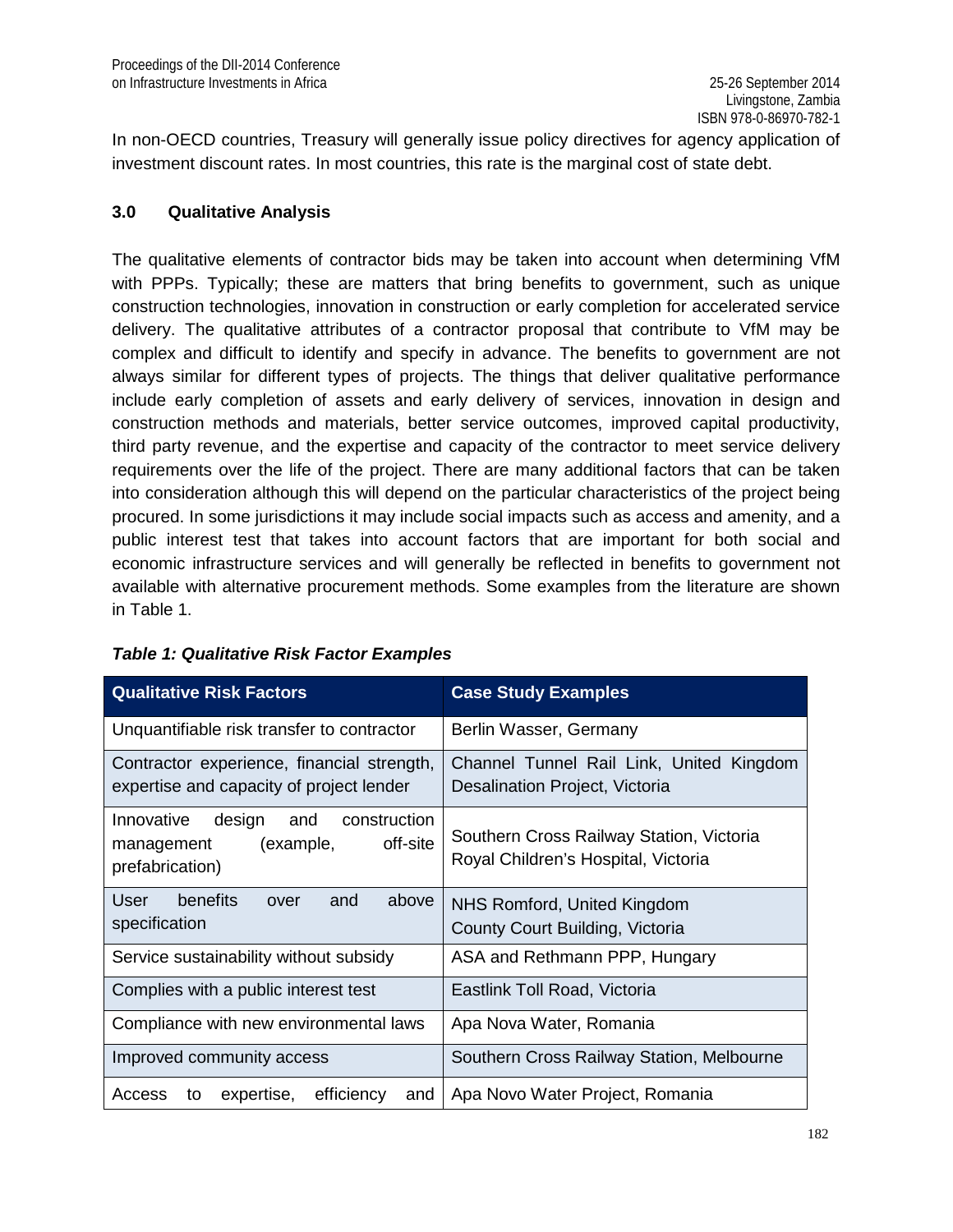| technologies not otherwise available to | Scottish<br>Scotland<br>Water<br>Solutions, |  |  |
|-----------------------------------------|---------------------------------------------|--|--|
| government                              | Dublin Wastewater Scheme                    |  |  |
| Compliance with environmental standards | Scottish PPP Water Projects, Scotland       |  |  |
| Technology transfer                     | Berlin Wasser, Germany                      |  |  |
| Noise abatement at airports             | Hamburg International Airport               |  |  |
| Service performance                     | Darent Valley Hospital, United Kingdom      |  |  |

**Sources:** European Union 2004, National Audit Office 2005; European Commission 2004, *Resource Book on PPP Case Studies*, Directorate-General Regional Policy, Brussels; National Audit Office 2005, *Improving Public Services through better Construction*, HC 364-1, Session 2004-05, London, March.

Qualitative benefits may take several forms including non-conforming bids that accompany a conforming PPP proposal. Examples of qualitative benefits include additional works for a toll road project that increased the total distance by several kilometers (Victorian Auditor-General's Office, 2007), creative design work for a new transport interchange complex that improved visual and community amenity in its precinct (Victorian Auditor-General's Office, 2007); new school buildings that improved operational flexibility, air quality and sustainability in PFI schools (National Audit Office, 2005); contractor use of automated toll collection for a PPP motorway which improved traffic flow and trip times for users compared with conventional manual toll collection (Victorian Auditor-General's Office, 2006). Qualitative evaluation generally follows the quantitative assessment of bids. Qualitative factors such as lower user charges, improved service quality, improved asset utilisation and early completion may outweigh higher cost to government in some cases although the final assessment is best undertaken on a case-by-case basis.

### **4.0 The Role of Risk in Value for Money**

The primary driver of VfM in PPP projects is the transfer of project risks to private contractors. The principle underlying risk transfer is that risk should be borne by the party best able to manage the risk which implies the least cost. So, construction risk is best borne by the construction contractor and finance risk by the financier(s).

### **4.1 What is Risk?**

Risk is any outcome at variance to expectation and is a particular problem with complex infrastructure projects in which the likelihood of cost and time overruns is high. In a PPP project, risks may include site risks such as pre-existing soil contamination and poor sub-soil stability, construction risks such as time and cost overruns and industrial disputes, and life cycle cost risk, which is the estimation of all capital and operating expenses to be incurred over service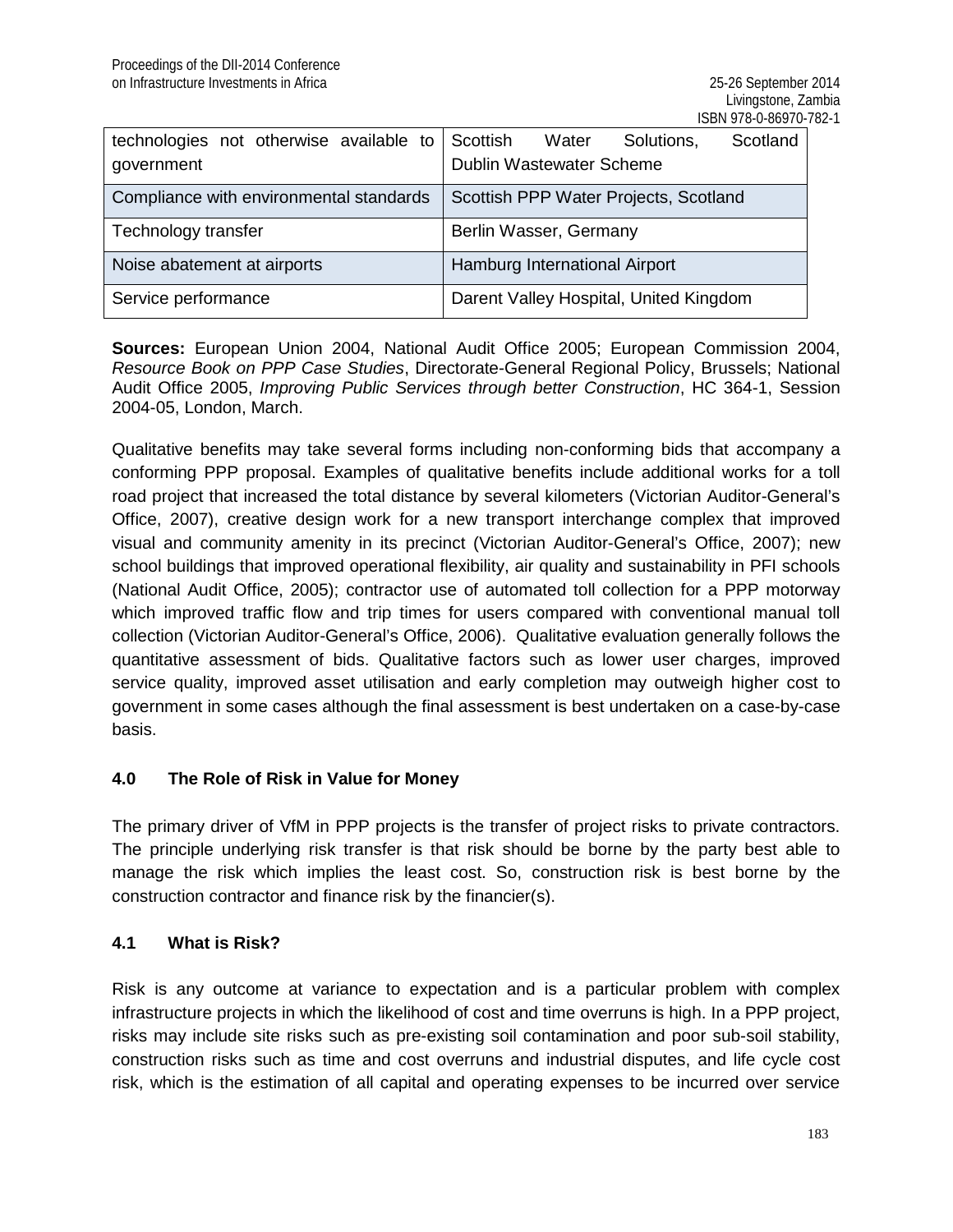intervals of up to 20 years or longer. Risk may have a positive or a negative impact on project revenues and costs.

Most design and construction risks are well known to contractors, form part of the day-to-day management of a construction company and are factored into the cost structure of contractor bids. However, there are risks that the construction company may be asked to carry under a PPP contract that do not form part of their day to day core business, such as project finance risk, network, operational and life cycle cost risk. When these risks are allocated to the private sector, it is essential that bidders understand the risks that they are accepting, can measure and value those risks, and put in place controls for their monitoring, mitigation and management.

Table 2 shows typical PPP risks at the various stages of the project.

#### **4.2 Valuing Risk**

Before adjusting the PSC for retained and transferred risk, it is important to develop a risk valuation methodology. Risk is central to delivering a successful project and it is measured by assessing the probability and cost of an outcome at variance with expectation. Quantifying risk forms part of project risk analysis, which is a process for identifying, measuring, valuing and managing risk, and to some degree, anticipating and mitigating the uncertainty associated with infrastructure projects. Risk is a dynamic variable, its effects may be cumulative or spontaneous and the riskiness of projects increases with complexity and with time. Risk is also difficult to forecast and PPP procurement requires government agencies to develop a good understanding of risk analysis methods employed in delivering economic and social infrastructure services. For example, cost overruns, late delivery and force majeure events are risks that may have a negative impact on the contractor's financial economics or may delay the delivery of services to the community. An examination of the history of risk throughout human history is provided by Bernstein (1998). The distinction between risk and uncertainty is made in Knight, 2006 (a reprint of the original 1921 treatise) and Keynes (1921).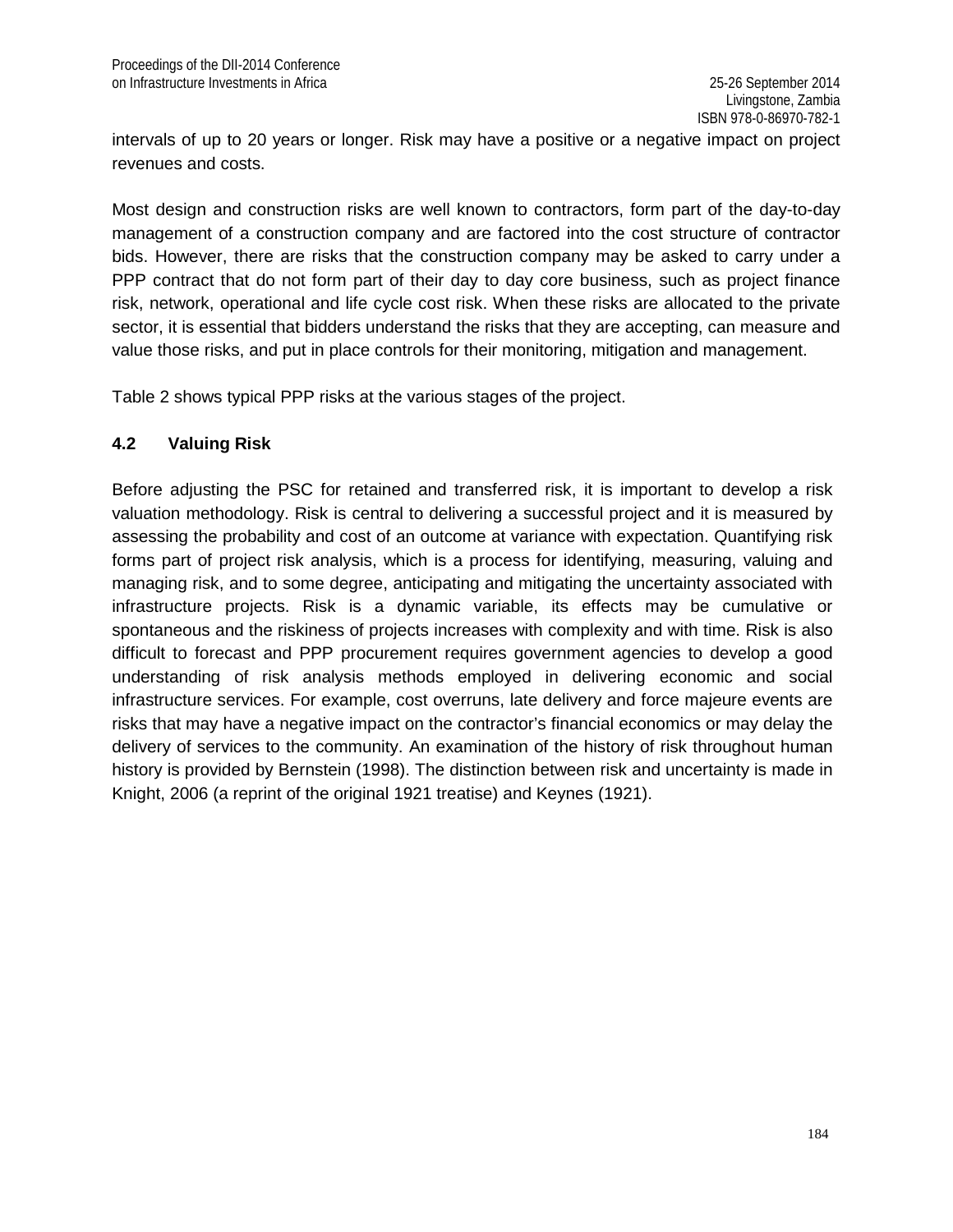| <b>Risk Category</b>                        | <b>Typical Risks</b>                                                                                                                                                 |  |  |  |
|---------------------------------------------|----------------------------------------------------------------------------------------------------------------------------------------------------------------------|--|--|--|
| <b>Pre-Design Risk</b>                      | Suitability of the output specification                                                                                                                              |  |  |  |
|                                             | Development<br>permits<br>and<br>approvals,<br>stakeholder<br>consents,<br>consultation                                                                              |  |  |  |
|                                             | Tenure, site access and network issues (connectivity to utilities and<br>services)                                                                                   |  |  |  |
| <b>Site Risk</b>                            | Site conditions, contamination, environmental impact assessment and<br>approvals                                                                                     |  |  |  |
|                                             | <b>Existing buildings</b>                                                                                                                                            |  |  |  |
| <b>Design</b><br>and<br><b>Construction</b> | Construction time and cost, fitness for purpose, weather, change in<br>scope or specification, technology interface, quality of building for life<br>cycle cost risk |  |  |  |
|                                             | Hold-up risk, changes in scope or specification                                                                                                                      |  |  |  |
| <b>Market Risk</b>                          | Risk of insufficient market demand, tariff setting and escalation factors                                                                                            |  |  |  |
| <b>Technology</b>                           | Technology failure                                                                                                                                                   |  |  |  |
| <b>Financial Risk</b>                       | Interest rates, compliance with lender covenants, currency exchange<br>rates                                                                                         |  |  |  |
| <b>Technology Risk</b>                      | Downtime and third party risk with technology failure                                                                                                                |  |  |  |
| <b>Operational Risk</b>                     | Life cycle cost risk, repair and maintenance risk, accelerated asset<br>deterioration                                                                                |  |  |  |
| <b>Network Risk</b>                         | Access and pricing, regulatory interventions, interface relationship<br>management                                                                                   |  |  |  |
| <b>Industrial</b><br><b>Relations</b>       | Delays caused by industrial action                                                                                                                                   |  |  |  |
| <b>Political Risk</b>                       | Change of law, tax regulation                                                                                                                                        |  |  |  |
| <b>Force Majeure</b>                        | Unanticipated exogenous events such as floods, earthquakes, war and<br>riots                                                                                         |  |  |  |

The proposals received from contractors will be based on recognition of a number of risks not included in the PSC. These may include the risk of government cancellation of the bid process, change of taxation and other laws that adversely impact the project and government appropriation of assets without fair compensation. Private bidders may need to consider risks not normally borne by government such as capital raising and underwriting costs, credit and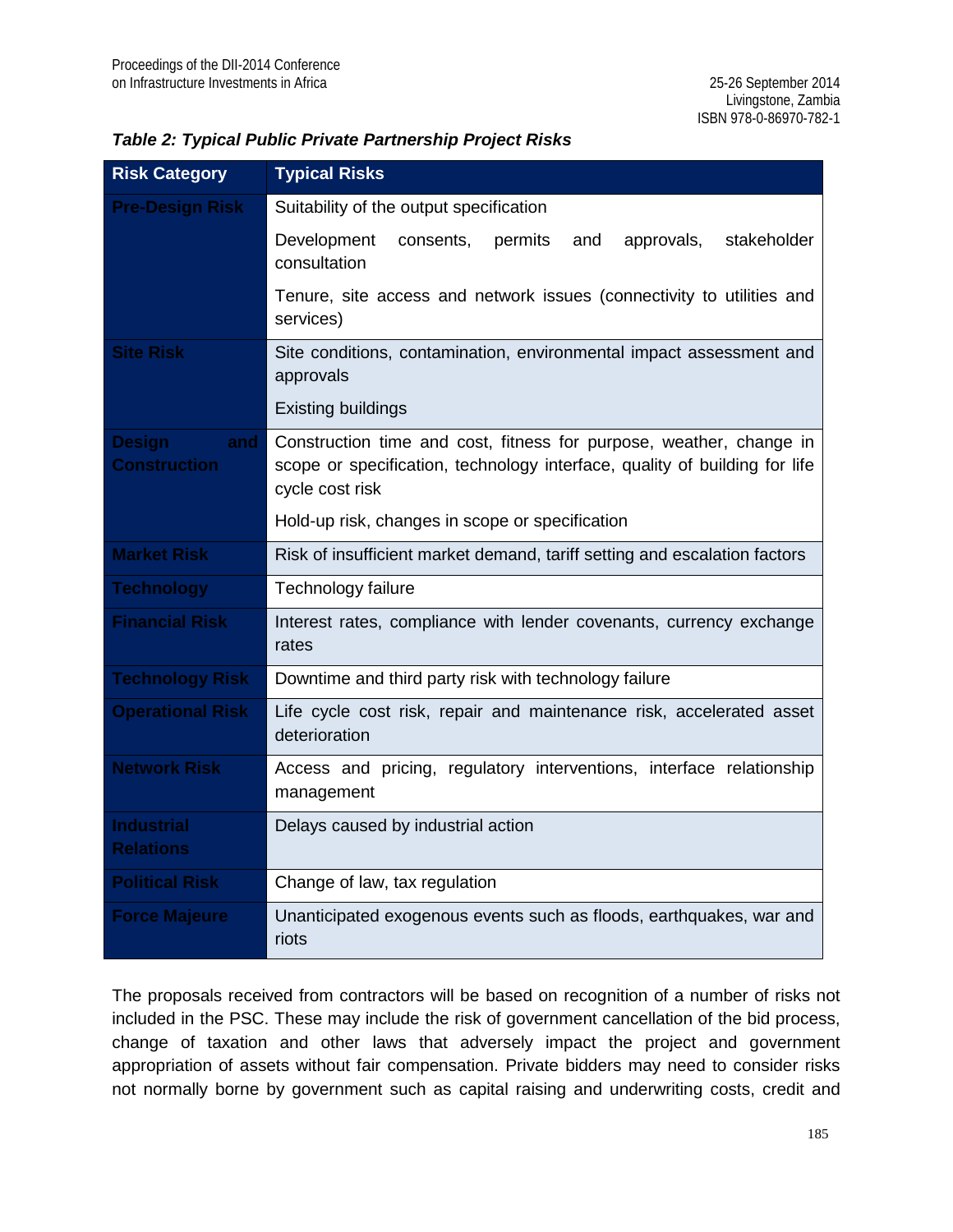sovereign risk insurance, expenses related to bond issues, compliance with lender covenants regarding financial management, the term of loans, refinancing risk, withholding taxes on foreign remittances, interest rate and currency exchange risks. The bidder proposals will include a risk acceptance schedule and a unitary or user pays charge based on its risk- weighted costing of the PPP project.

A relatively simple method of risk valuation for infrastructure projects is the qualitative probability approach which requires the analyst to identify a risk event, measure the cost of the impact, and multiply the cost of the impact by the probability of its occurrence. The formula for risk-weighting an expenditure estimate is as follows:

 *Risk weighted cost = Original prime cost + (Cost of a risk event x Probability)*

 *Assume a prime cost of \$100, a risk that would add \$25 to the prime cost if it occurs and a 20% probability that it will occur:*

Risk weighted  $\cos t = $100 + ($25 \times 20\%) = $100 + $5 = $105$ 

The importance of risk-weighting is that it quantifies risk for the purposes of risk allocation and preparation of the project budget.

### **4.3 Risk Allocation**

Most design and construction risks are well known to construction firms, and form part of the day to day management of a construction company. However, risks that the construction company may be asked to carry under a PPP contract that are not part of their day to day activities, such as project finance risk, operational and life cycle cost risk may be absorbed by the company and managed internally or sub-contracted out to others such as insurance companies. They may also be rejected by the company in which case the VfM outcome may be weakened because of the value placed on risk transfer for the PSC and VfM assessment. Table 3 summarises the PPP risk allocation responsibility on a typical project identifying some of the risks noted earlier in Table 2.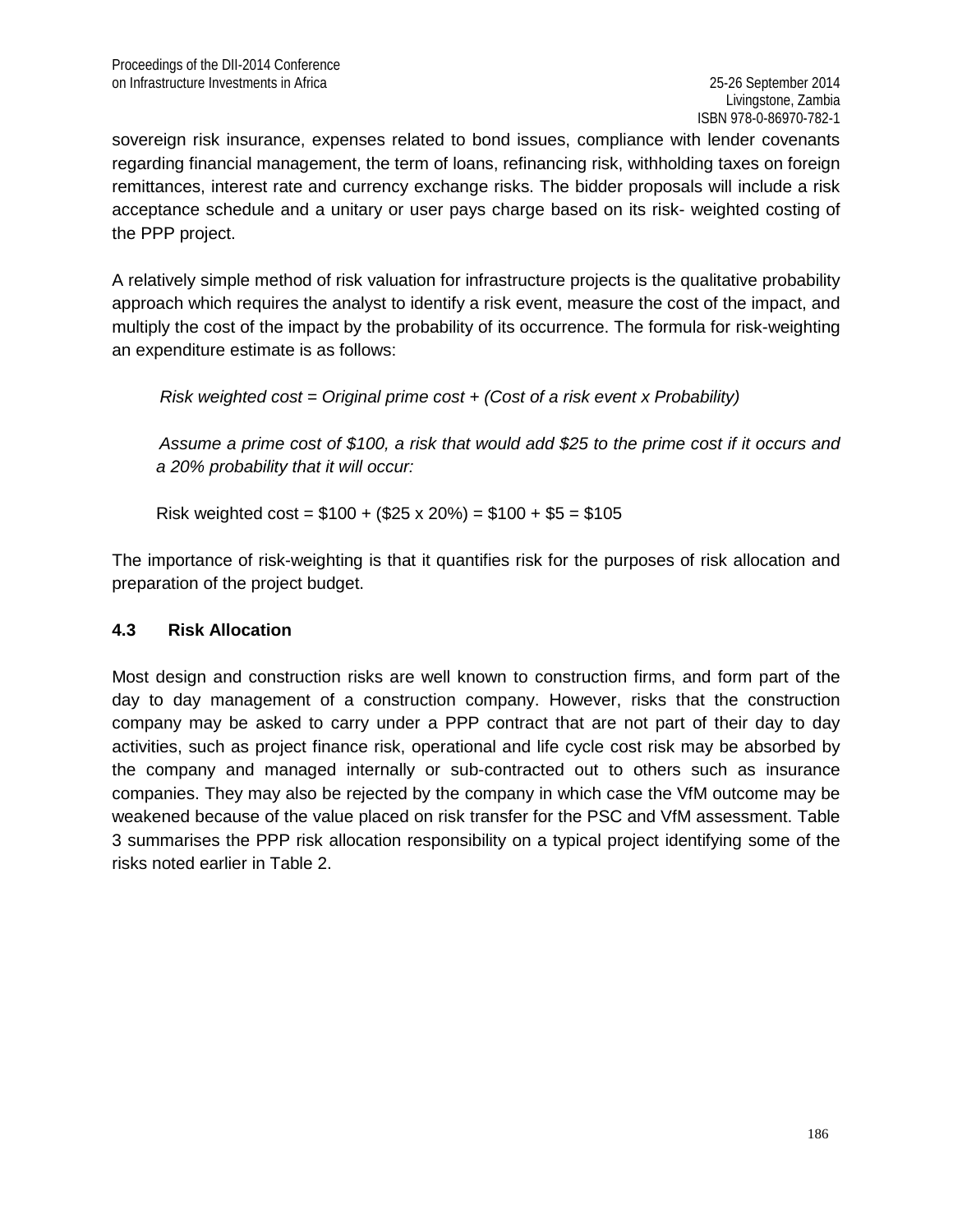| <b>Risk Category</b>                 | <b>Description</b>                                                 | <b>Responsibility</b>                 |
|--------------------------------------|--------------------------------------------------------------------|---------------------------------------|
| <b>Existing Structures</b>           | Suitability of existing buildings for use in<br>redevelopment      | Government                            |
| <b>Site Conditions</b>               | Pre-existing contamination<br>Construction<br>contamination        | Government<br>$\bullet$<br>Contractor |
| Environmental<br><b>Risk</b>         | Compliance with Environmental Management<br>Plan for redevelopment | Contractor<br>$\bullet$               |
| Design                               | <b>Fitness for Purpose</b>                                         | Contractor                            |
| Construction                         | Responsibility for time and cost risk                              | Contractor                            |
| <b>Industrial Relations</b>          | Labour disputes and hold-ups                                       | Contractor                            |
| Commissioning                        | Delays and rectification costs                                     | Contractor<br>$\bullet$               |
| Demand<br>for<br><b>Services</b>     | Derivation of third party revenues                                 | Contractor<br>$\bullet$               |
| <b>Network Risk</b>                  | Connectivity to supply chain                                       | Contractor<br>$\bullet$               |
| Life<br>cycle<br>Cost<br><b>Risk</b> | Responsibility for cost blow-out                                   | Contractor                            |
| <b>Political Risk</b>                | Change of Tax Law                                                  | Government<br>$\bullet$               |
| <b>Financial Risk</b>                | Interest and exchange rate risk                                    | Contractor<br>$\bullet$               |
| Force Majeure                        | Non-insurable calamity                                             | Contractor                            |

|  | Table 3: Typical Public Private Partnership Risk Allocation Schedule |  |
|--|----------------------------------------------------------------------|--|
|  |                                                                      |  |

#### **5.0 Informal VfM Assessment**

In some countries, PPP policy may endorse VfM principles without providing specific criteria to determine how VfM will be calculated. The reasons for this may be that government needs to fast-track projects or the government's fiscal position limits public investment options. The informal assessment of VfM uses systematic approaches to the procurement process that embeds VfM principles in project evaluation and procurement methodologies.

In jurisdictions where a formal VfM process is not required, a comprehensive procurement process that embeds VfM principles may achieve a similar outcome. The elements of a VfM procurement process include a detailed feasibility or procurement options analysis, a prequalification procedure, competitive dialogue, technical and administrative requirements that incorporate quantitative and qualitative performance benchmarks, and adoption of a gateway system that prescribes the stages through which a project must pass before it is finally approved. Delmon (2009: p. 13) describes this approach as "… a holistic assessment of the project delivery and the marginal benefits provided by private investment and the competitive procurement process used". The procurement measures commonly used to improve VfM outcomes include: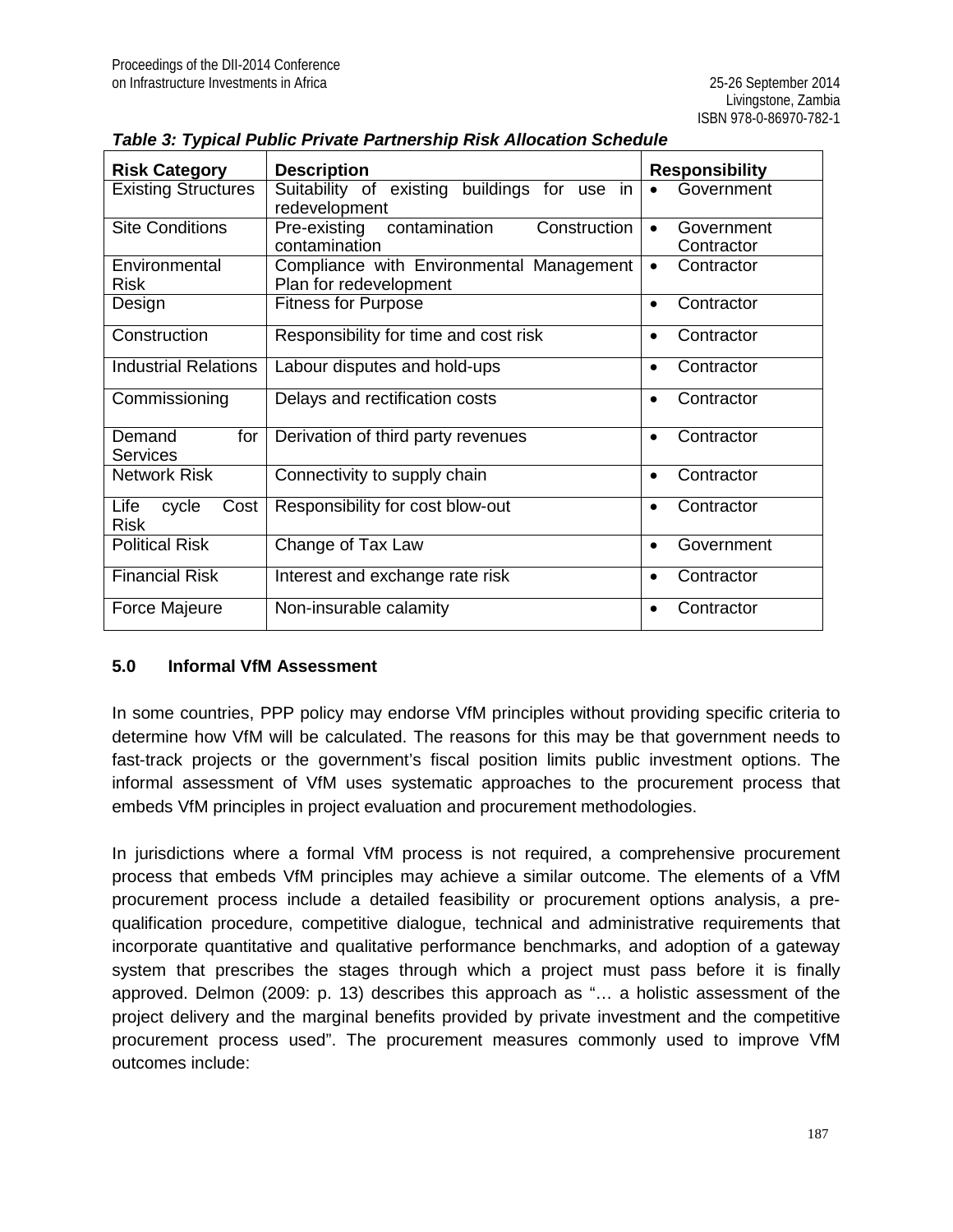- Comprehensive evaluation of the service needed to guide agency decision-making during the investment and procurement stages of the project;
- The preparation of technical requirements for the project;
- A framework for the systematic identification, measurement and optimal allocation of risk particularly life cycle cost and operational risks, force majeure, finance and construction risk;
- An experienced and well-trained agency PPP project management unit;
- A two stage bidding process requiring pre-qualification before the request for proposal is issued;
- A competitive bid market;
- Bidder selection criteria incorporating quantitative components (risk transfer, cost to government, technical requirements) and qualitative components (contractor expertise and track record, design and construction innovation, early completion).

A PPP policy that adopts most of these principles has a greater likelihood of achieving VfM outcomes for government than a PPP policy that does not. However, informal VfM methods do not provide government with sufficient data with which to improve the procurement process, document lessons learnt, raise the skill levels in line agencies and optimise risk transfer with future projects. These outcomes can only be achieved with the adoption of a formal approach to VfM assessment.

A number of countries use a competitive bid market to enhance VfM outcomes. The competitive bid market approach is based on the assumption that private infrastructure procurement delivers projects at lower cost and in shorter periods of time than traditional public procurement methods and represent a better VfM option for government. Competition between private contractors in a well-managed bid market is considered the one of the key drivers of VfM with PPPs (Ismail, et al., 2011).

VfM is more likely to be produced by a competitive procurement process over one that is not. However, competitive bidding alone does not ensure VfM outcomes. When this option is chosen, the government will generally prepare an output specification, consult widely with the market ahead of the bid, make an allocation of project risks and proceed with a competitive bidding process. This is the practice adopted with many concessions and BOT contracts and it relies on a competitive bid market to deliver a better outcome for government than could be achieved with traditional procurement, which is widely accepted as the benchmark for measuring procurement performance. Unlike a PPP, a traditional contract based on an input specification is an adversarial contract and contractor selection employs criteria heavily weighted toward lowest cost. Policies that use competitive bid markets rely on bidder depth, transaction flow, risk transfer, and rigorous management of the bid process. Procurement method is also important and policies may require a minimum number of bidders, prequalification, open or closed bids, and competitive dialogue during negotiations. In some jurisdictions, a best and final offer may be requested from short-listed bidders although this may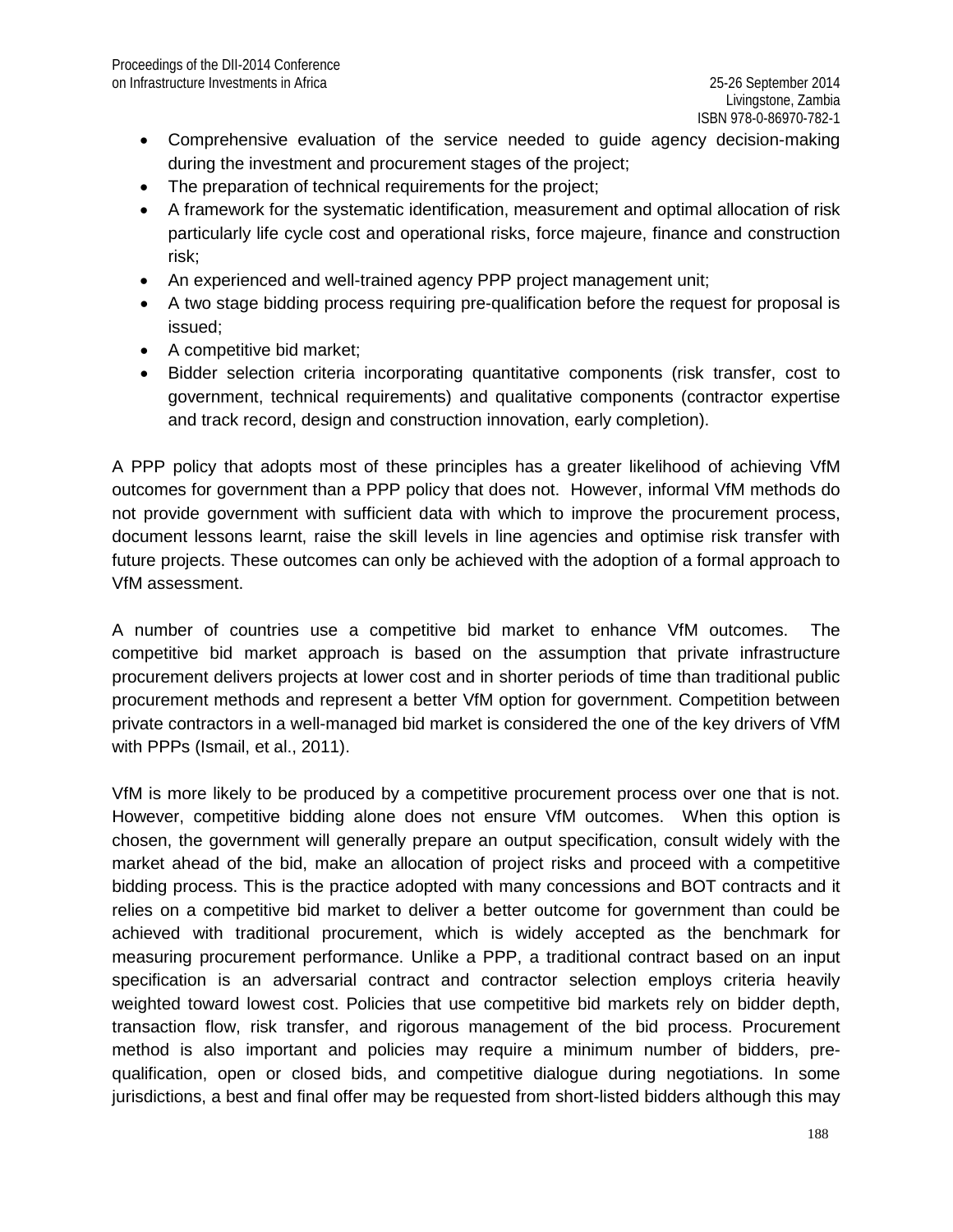contribute to hold-up delays and rapid escalation of bid costs if not carefully managed. Experience in a number of OECD countries suggests that VfM outcomes are determined by the efficiency with which government manages the competitive bid process, an appropriate risk allocation strategy, and post-selection negotiations to ensure achievement of the best VfM outcome (Delmon 2009, pp. 13-15). Most international PPP policy frameworks now require competitive bidding for PPP projects.

#### **6.0 Conclusion**

The PSC is a standard measure for assessing VfM across all disciplines and agencies provides a methodology for comparison between proposals. The PSC contains a significant element of embodied risk; retained risk by the government or agency, risk-weighted cost of conventional procurement, and transferable risk to the contractor. The advantages to government of using a PSC is that it develops agency skills and experience in activities such as options analysis, riskweighting financial forecasts of projects for risk allocation and management purposes, life cycle cost measurement, discounted cash flow analysis of government investment activities, and a better understanding of optimal methods for financing major projects. The PSC also requires government agencies to take into account the qualitative dimensions of procurement decisionmaking including the contractor's experience and track record, the identification of efficiencies through contractor design and construction innovation, and indirect benefits in the form of improved productivity, technology transfer, improved services and compliance with international environmental and other standards.

The PSC plays an important role in the evaluation of proposals and the assessment of VfM. However, its accuracy depends on the assumptions used to establish costs, and to identify, measure and price risk. The PSC should be robust and consistent with the project scope issued to bidders (KPMG 2011, p. 2). A review of the international evidence (Regan, et al., 2011) suggests PPPs that use the PSC with integrated VfM evaluation criteria are achieving improved procurement outcomes for government. This is more prevalent with larger and more complex projects that make greater use of risk transfer, innovation, technology, and a competitive bid market. International evidence suggests that PPPs are lowering the cost of services to government, improving regional economic performance, and are making a significant contribution to improved service quality. Examples include reduced in-patient stays and faster recovery times in public hospitals, better educational performances in state schools, improved efficiency in waste management, water supplies and recycling, better asset utilisation and faster delivery of services.